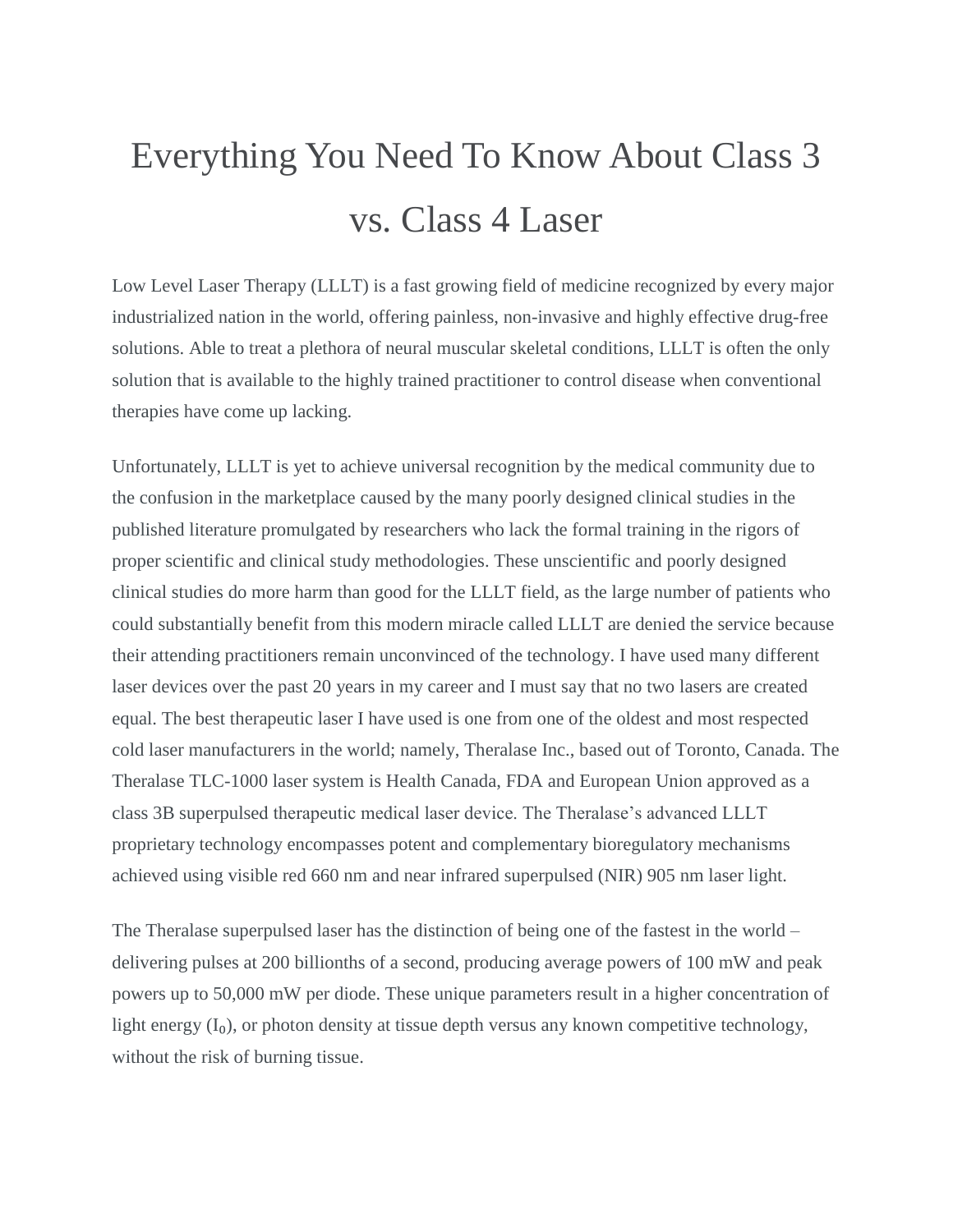While continuous wave (CW) and standard pulsed lasers (PW) are limited to less than 1 to 2 cm of therapeutically effective depth of penetration, the Theralase superpulsed (SP) NIR laser technology is able to demonstrate therapeutic effect at up to 10 cm below the tissue surface. This allows Theralase's superpulsed technology to target deep tissue structures such as: bones, tendons, ligaments and cartilage. In the literature, Theralase's 905 nm superpulsed technology has been proven to be more effective than a 905 nm CW laser treatment1, thus it is the superpulsing of the Theralase technology which creates this difference.

In conjunction with its 905 nm superpulsed technology, Theralase combines 660 nm continuous wave technology leading to a synergistic therapeutic effect operating via direct photochemical and photophysical cellular events. The therapeutic optical windows of 660 nm and 905 nm laser light utilised by Theralase's LLLT technology correspond with the absorption and the action spectra optical windows of the key mitochondria chromophores, such as cytochrome c oxidase and the cellular membrane lipids. Moreover, it is apparent that 660 nm and 905 nm light have an impact on the mitochondrial chromophores via independent and nitric oxide mediated photochemical and photophysical mechanisms.1,2,3 Hence the combination of 660 nm and 905 nm light is proven to have an additive biologic effect compared to any individual wavelengths. This biologic effect is further amplified by these two wavelengths activating and targeting the proximal and distal therapeutic mechanisms, in tissues, which induce bioregulatory responses that effectively modulate local and systemic pathologic manifestations in the Theralase LLLT treated patients.

According to Brown et al., mitochondria produce and consume nitric oxide (NO) and NO stimulates mitochondrial biogenesis, apparently via the upregulation of nucleotides like ATP and transcriptional factors like nuclear factor kappa B  $(Nf-kB)$ .<sup> $(4)$ </sup>

Therefore, it can be strongly suggested that the Theralase LLLT induced NO can reprogram cellular function, mainly via oxidative stress and changes of mitochondrial temperature gradient due to a process similar to selective photothermolysis, and thus initiate a cascade of local and systemic therapeutic signalling1. These signal transduction pathways may lead to increased cell activation and traffic, modulation of regulatory cytokines, growth factors and inflammatory mediators and expression of protective anti-apoptotic proteins.<sup>(5)(6)</sup>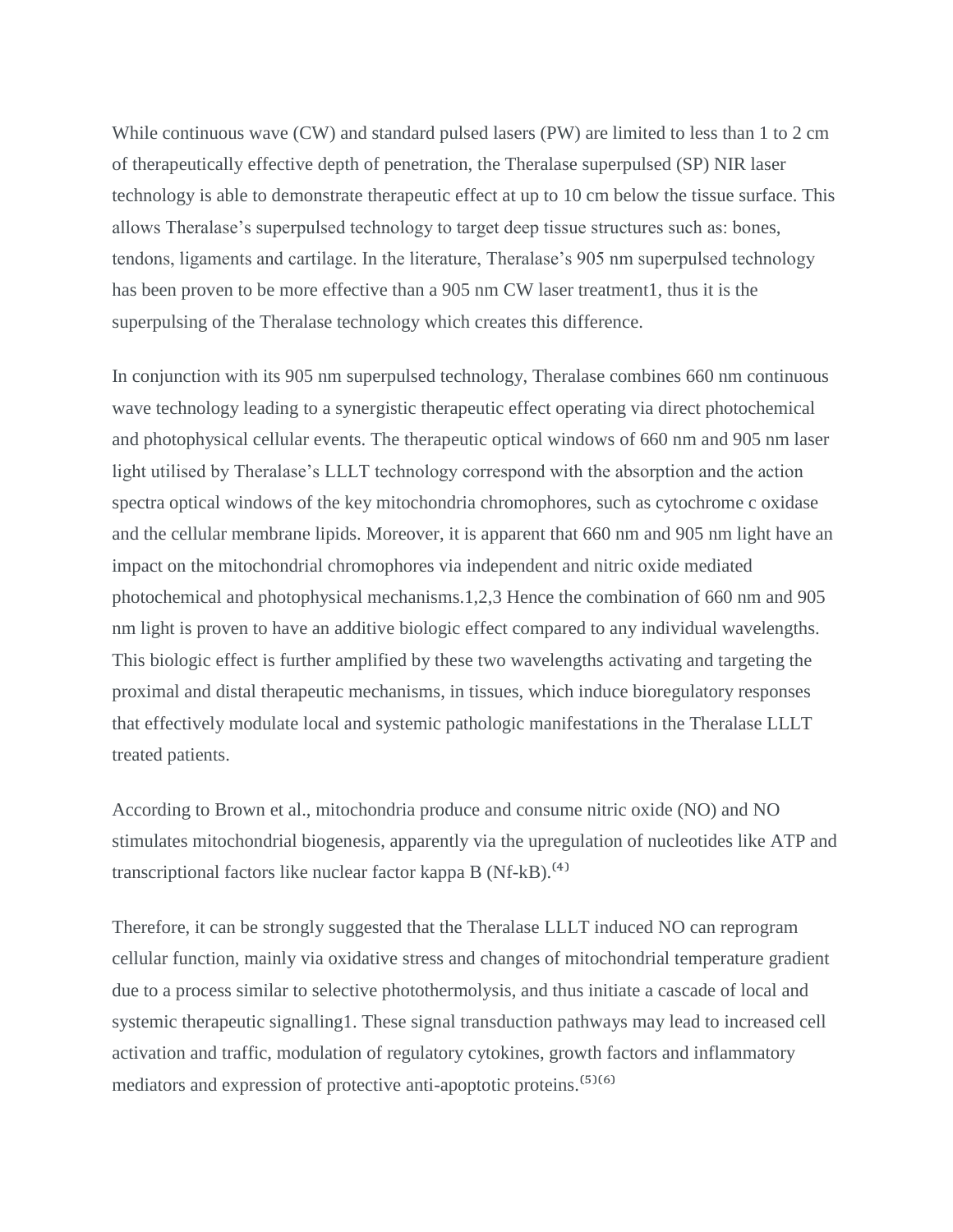The results of these molecular and cellular changes in animals and humans integrate such benefits as: increased healing in chronic wounds, improvements in sports injuries and carpal tunnel syndrome, pain reduction in arthritis and neuropathies, amelioration of damage after heart attacks, strokes or nerve injury and alleviation of chronic inflammation and toxicity.<sup>[7](9)</sup>

There is certainly more than one reaction involved in the primary mechanisms of LLLT and there is reason to believe that all of these processes occur simultaneously when a tissue is irradiated. Experimental data clearly supports the use of 660 nm and 905 nm laser light as the best choices, based on their role in the modulation of redox mitochondrial function, changes in the properties of terminal enzymes and the cellular signalling that are critical steps in the bioregulatory mechanisms of LLLT.

In closing, I must report that there is a perplexity in the literature pertaining to the direct photoacceptor or the light absorbing chromophore for near infrared light (NIR). Manufacturer's marketing materials are particularly rich with assumptions about the prime molecular photoacceptor and mechanisms of the light within the 800 to 880 nm range; however, the clinical literature shows no strong evidence that cytochrome c oxidase has strong absorption in the 800 to 880 nm range. Therefore, although photobiological effects in the 800 to 880 light range are ascribed to light absorption by mitochondrial cytochrome c oxidase, the low absorbance in this region makes scientists highly question it.<sup>(7)(9)</sup>

## **Class 3B versus Class 4 Lasers**

There is a slew of false information in the public domain regarding the effectiveness and cellular mechanisms activated during class 4 laser light irradiation. Many class 4 laser manufacturers are intentionally or unintentionally misleading healthcare practitioners into believing that higher power and longer near infrared wavelengths equate to deeper tissue penetration and better clinical efficacy. Nothing could be further from the truth. Particularly disturbing are claims made by manufacturers of Class 4 laser technologies emitting in the 808, 880, 970 and 980 nm wavelengths.

Unfortunately, all of these claims turn out to be fancy sales gimmicks, as they have not the standing in the clinical or scientific journals to support their claims. The clinical and scientific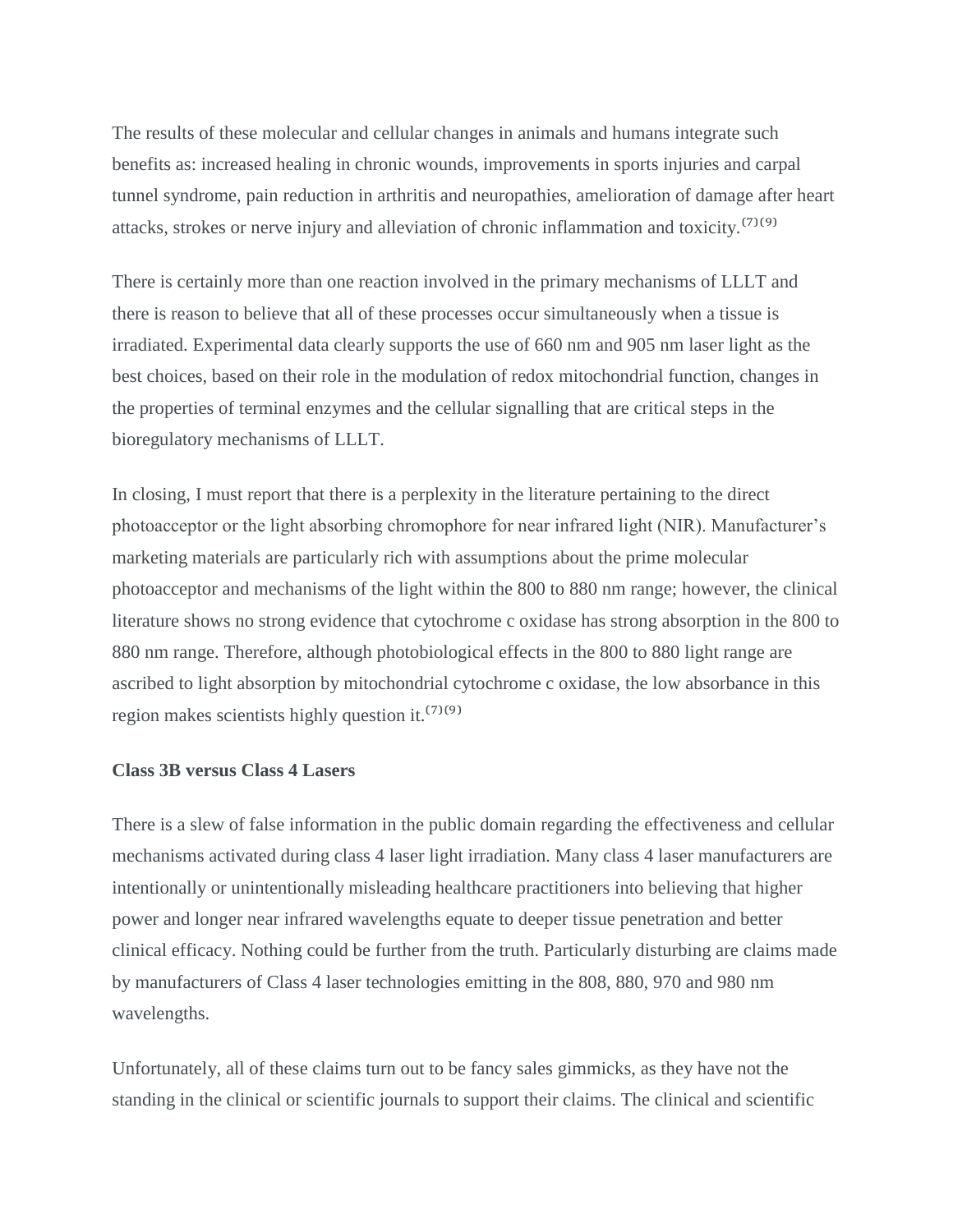facts are clear that because of the very high absorption of NIR laser light by water at wavelengths greater than 950 nm, 99% of the energy produced at this wavelength or above is absorbed before penetrating the dermis of the skin, leading to a high risk of thermal damage and a low depth of penetration. Promoting that a laser is a class 4 laser states absolutely no information about the wavelength of the device, but simply informs the purchaser about the risk of thermal tissue damage. A CO2 laser (wavelength = 10,600 nm), for example, is a common class 4 laser that is absorbed in the first 10 microns (0.0004 inches) of tissue, thus primarily in the epidermis. The same holds for the excimer (XeCl, wavelength  $=$  308 nm) laser which is also absorbed in the epidermis. At 970 and 980 nm, the depth of penetration is less than 300 microns  $(< 0.01$  inches), thus total absorption is achieved within the dermis of the skin. For any given wavelength, the tissue properties are determined by the scattering and absorption coefficients of the specific tissue structures resident in the tissue. These scattering and absorption coefficients determine the penetration depths and ultimately govern the overall depth of penetration of a laser beam. Now a Class 4 laser typically has higher incident power and larger treatment area, but the depth of penetration is superficial and is restricted to a few hundred microns at best (i.e.: the top layer of the dermis). Even with higher incident powers and large treatment areas there is no biochemical effect due to lack of cellular mechanism activation; therefore, the thermal effects of a class 4 laser are the only mechanism of action remaining. Once the thermal effects of tissue have been exceeded, tissue damage is imminent.

Certain manufacturers use the limited knowledge of their customers to claim that a Class 4 laser has greater efficacy than a class 3B laser. This is unsubstantiated rubbish. Laser classification is only used according to IEC-825 guidelines to determine the possible risk for eye and skin damage and has nothing to do with the efficiency in treatment. Laser classification is determined by not just a question of optical output power, but also wavelength, divergence of the beam, emission area, pulsing parameters, exposure rates, et cetera. Regarding Class 4 high power lasers, it has not been proven in the scientific and clinical literature that high power is better than low power, in fact the opposite has been proven to be true. As I have mentioned above, there is a therapeutic "optical" response window between 600 and 950 nm and a biphasic dose response curve governed by the Arndt-Schulz law, within which the positive bioregulatory effects occur.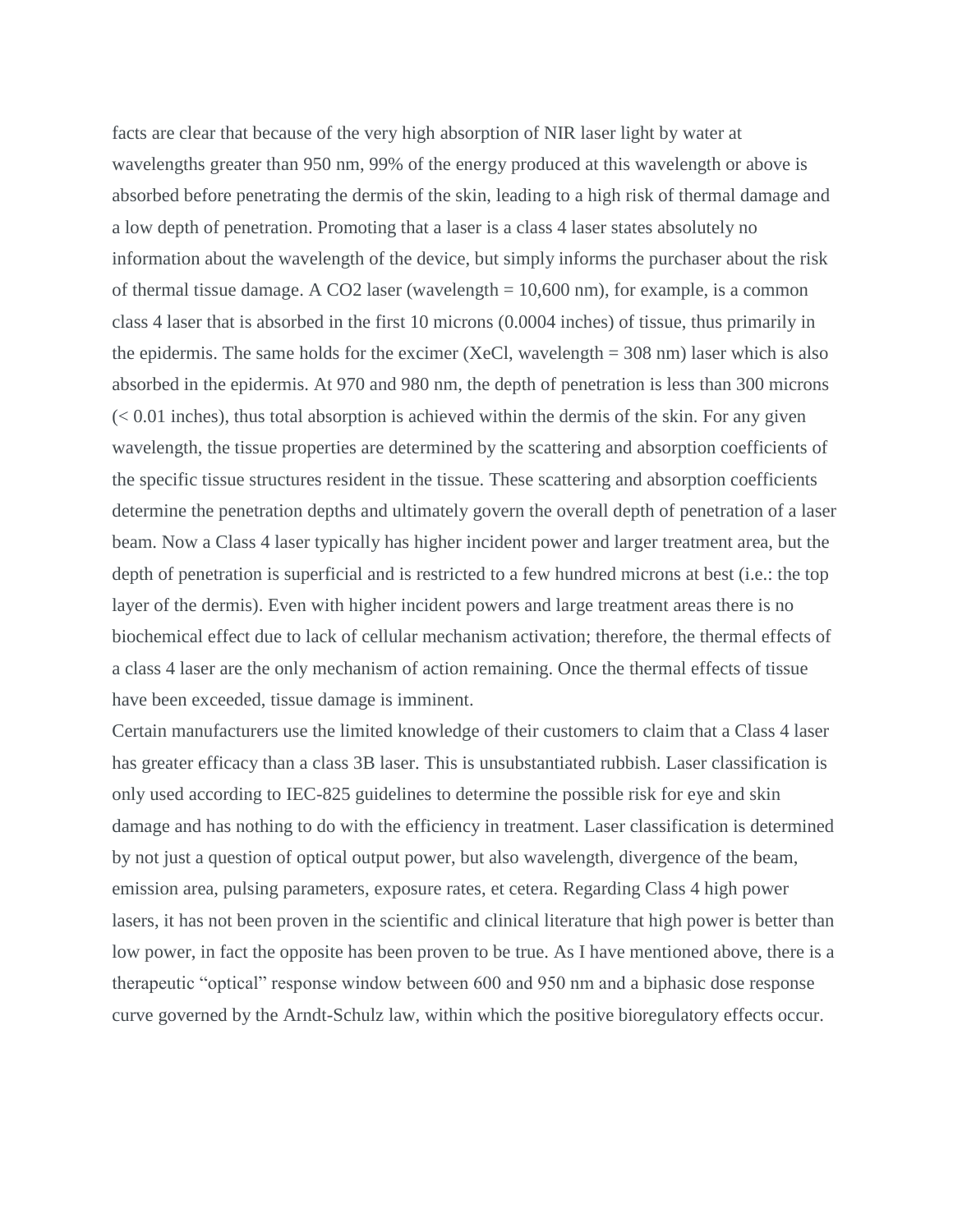The use of LLLT in animals and humans almost exclusively involves light in the range above 600 nm and below 950 nm with the maximum effective "optical window" ranging from 650 nm to 930 nm. $(10)$ 

As an example, a class 4 laser emitting 880 and 970 nm laser light at 10 W average power with a beam surface area of 10 cm<sup>2</sup> producing a radiant exposure of 1000 mW / cm<sup>2</sup>, thus exceeding the safe exposure limits known as the Maximum Permissible Exposure limits ("MPE"), which range from 200 mW to 500 mW / cm² depending on wavelength. Therefore, these devices need to be treated as thermal invasive devices, period!

The use of class 4 lasers have a high potential of delivering non optimal treatment doses of energy due to their lack of penetration and excessive MPE; thus presenting a greater risk of burning patients, particularly with dark hair follicles. Let's say that you wish to deliver energy to a tissue surface of 1 cm² with a dose of 10 joules/cm² of energy. With a 10 Watt laser this takes one second of treatment time. If however you wished to deliver 2 to 4 joules of energy to the same surface area, which is a more common therapeutic dose, this would take 0.2 to 0.4 seconds. Most Class 4 manufacturers treat up to 5 minutes with their technology, thus they have exceeded the therapeutic dose of tissue not only in wavelength by being outside the optical window, but also in power by exceeding the MPE by 20 times and the therapeutic dose by 500 times. This logic suggests that too much power and the wrong wavelength simply equates to the expense of more money without the requisite return in better clinical effects. I therefore regard lasers with output powers exceeding 500 mW as unnecessarily strong and downright dangerous to conduct LLLT treatments.

Class 4 lasers for phototherapy is not new and not innovative, as such lasers have been on the market for years but have been approved strictly for surgical applications; such as: general surgery and tissue ablation for port wine stains, spider veins, et cetera. Just advertising the advantage that a laser is class 4 and hence, is a better instrument then a class 3B laser is akin to claiming that the Chrysler 600 is a better vehicle than the Mercedes Benz 500, just because the number is higher.

The above criticism is directed towards the gross generalizations and false claims of vendors of Class 4 lasers who purport their use for therapeutic purposes, not against the use of class 4 lasers